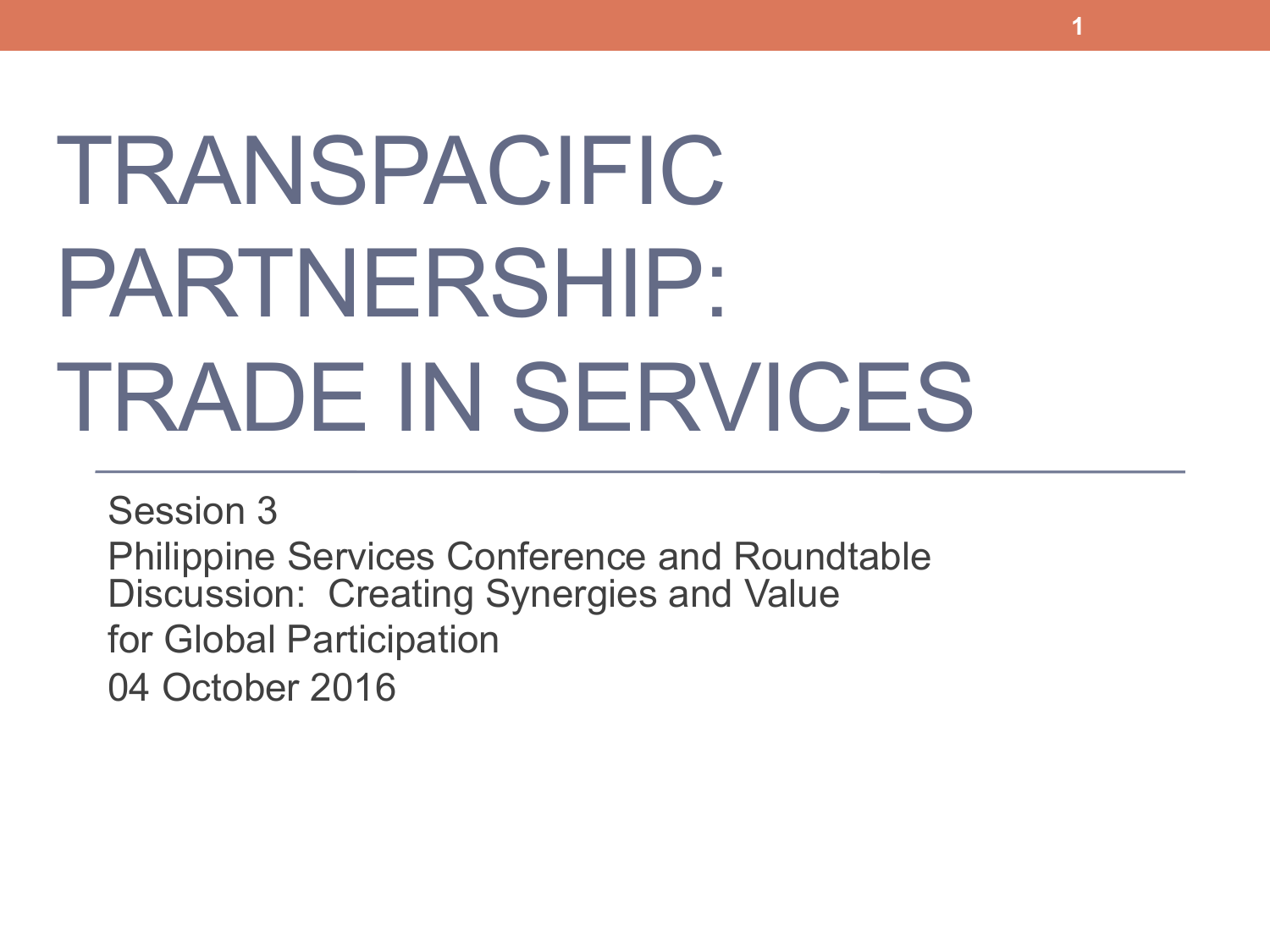# Services and Trade in Services

### $\square$  Services

- refer to intangible products and activities
- are the results of a production activity that
	- changes the conditions of the consuming units, or
	- facilitate the exchange of products or financial assets.

#### **□ Trade in Services is the supply of service via**

- Mode 1 cross border supply
- Mode 2 consumption abroad
- § Mode 3 commercial presence
- Mode 4 movement of natural person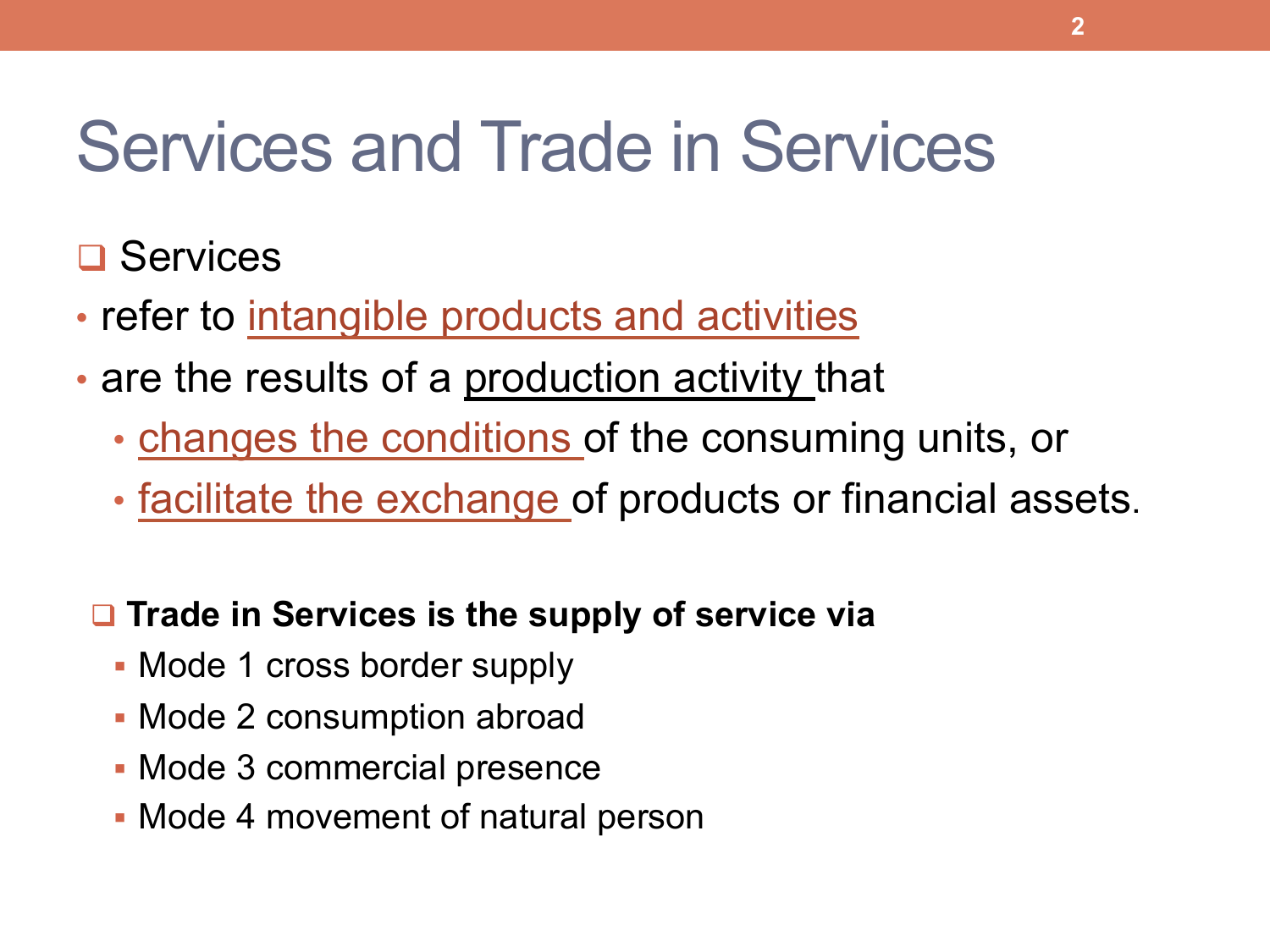# International Trade in Services

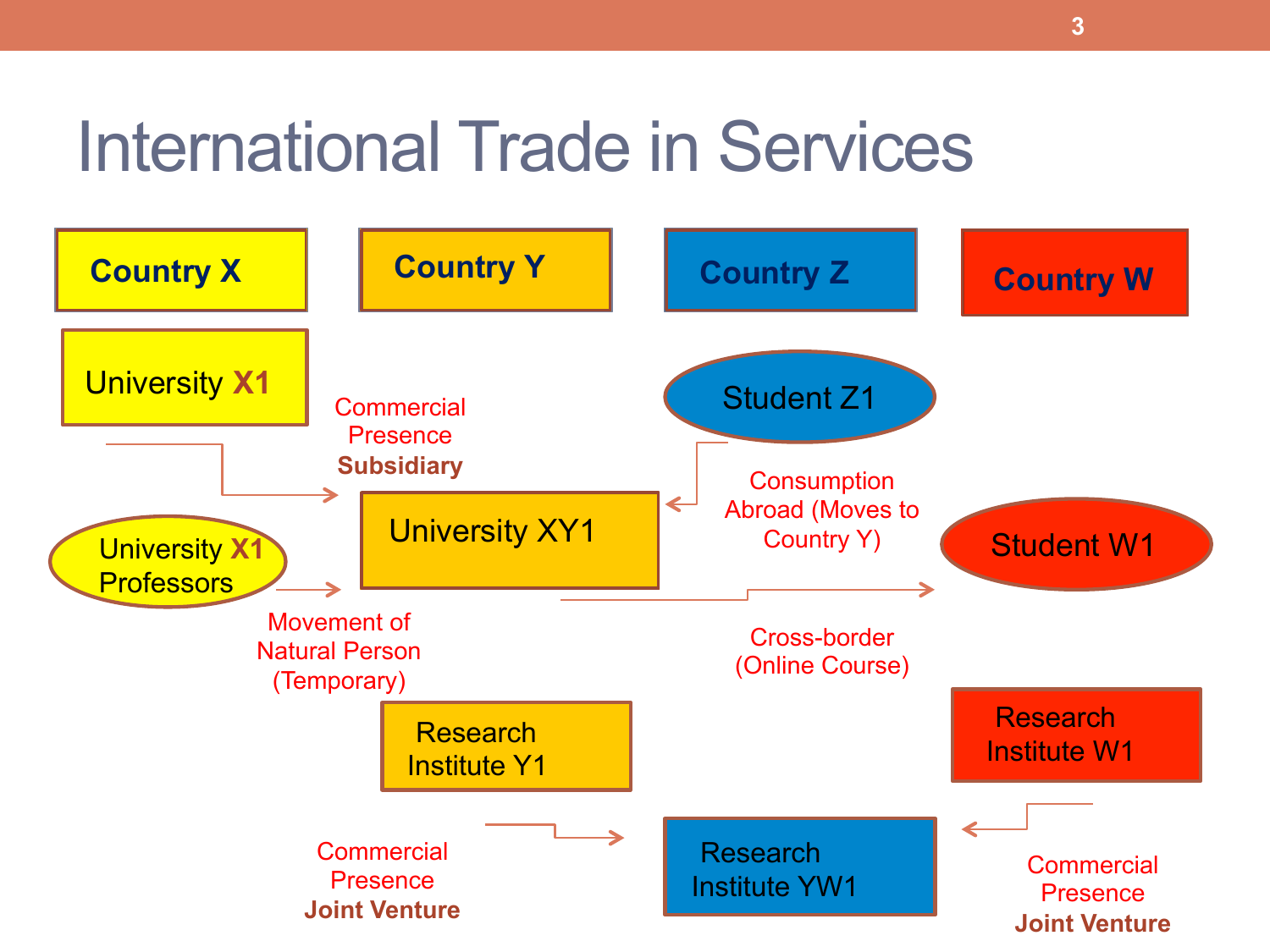## Old vs New Generation FTAs

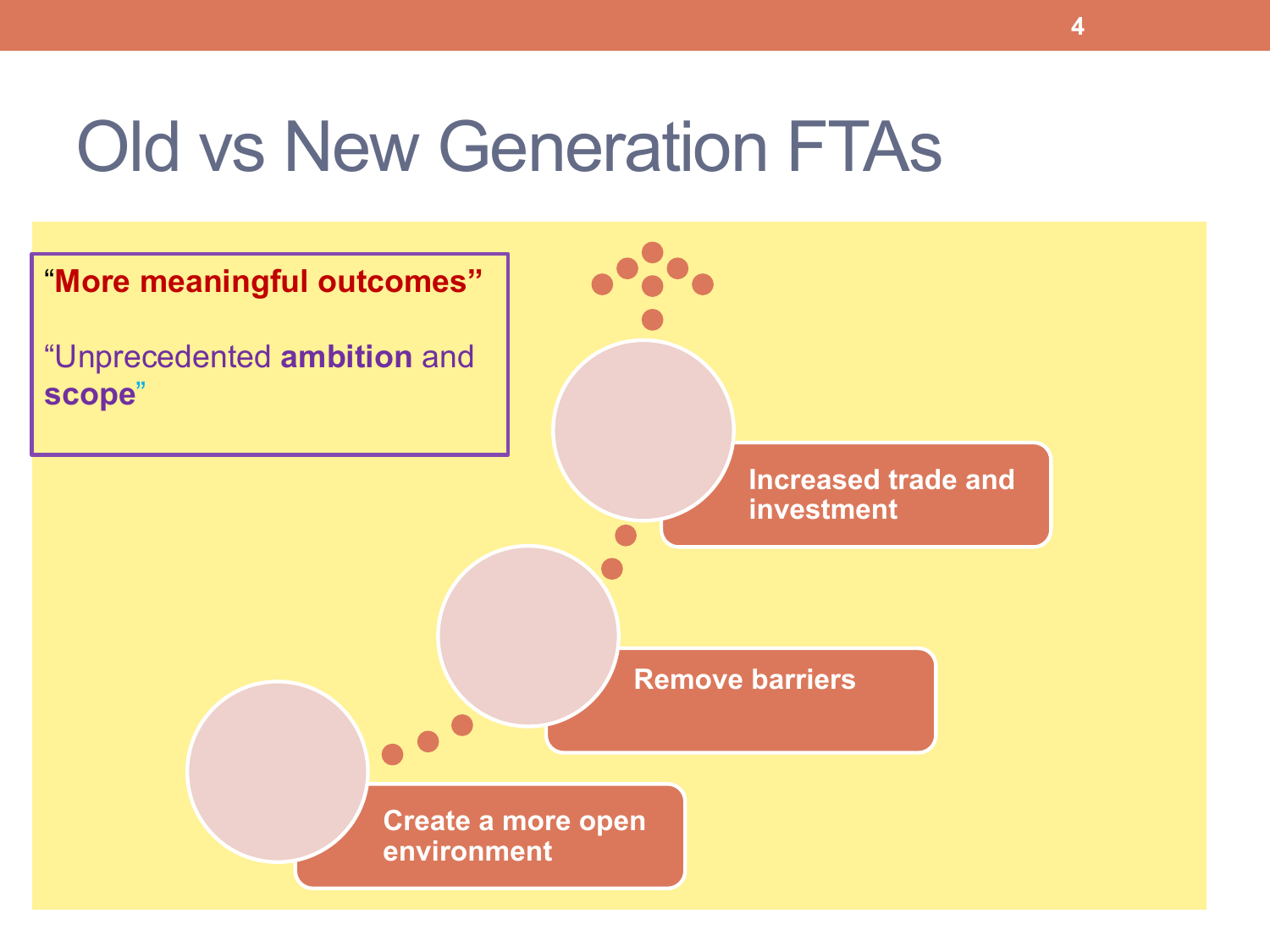### WTO GATS AND ASEAN AFAS

#### Cross-Border Mode 1

**Commercial** Presence Mode 3

GATS

Movement of Natural Person Mode 4

**Consumption** Abroad

Mode 2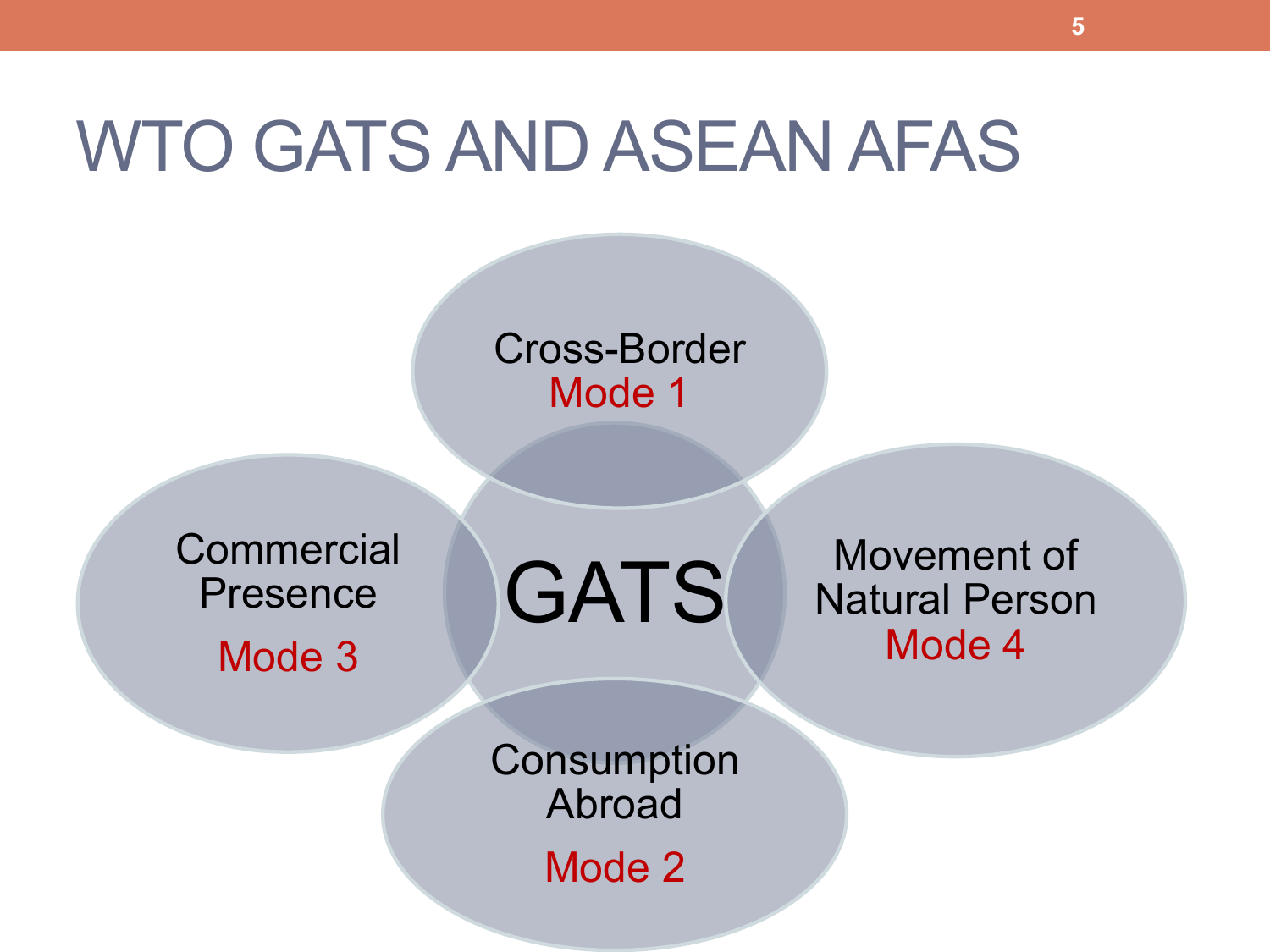# TPP CHAPTERS ON SERVICES

### Investment (Chapter 9)

Cross-Border **Trade** (Chapter 10)

Financial Services (Chapter 11)

**Temporary** Entry for **Business** Persons (Chapter 12)

**Telecommunication Services** (Chapter 13)

Government Procurement (Chapter 15)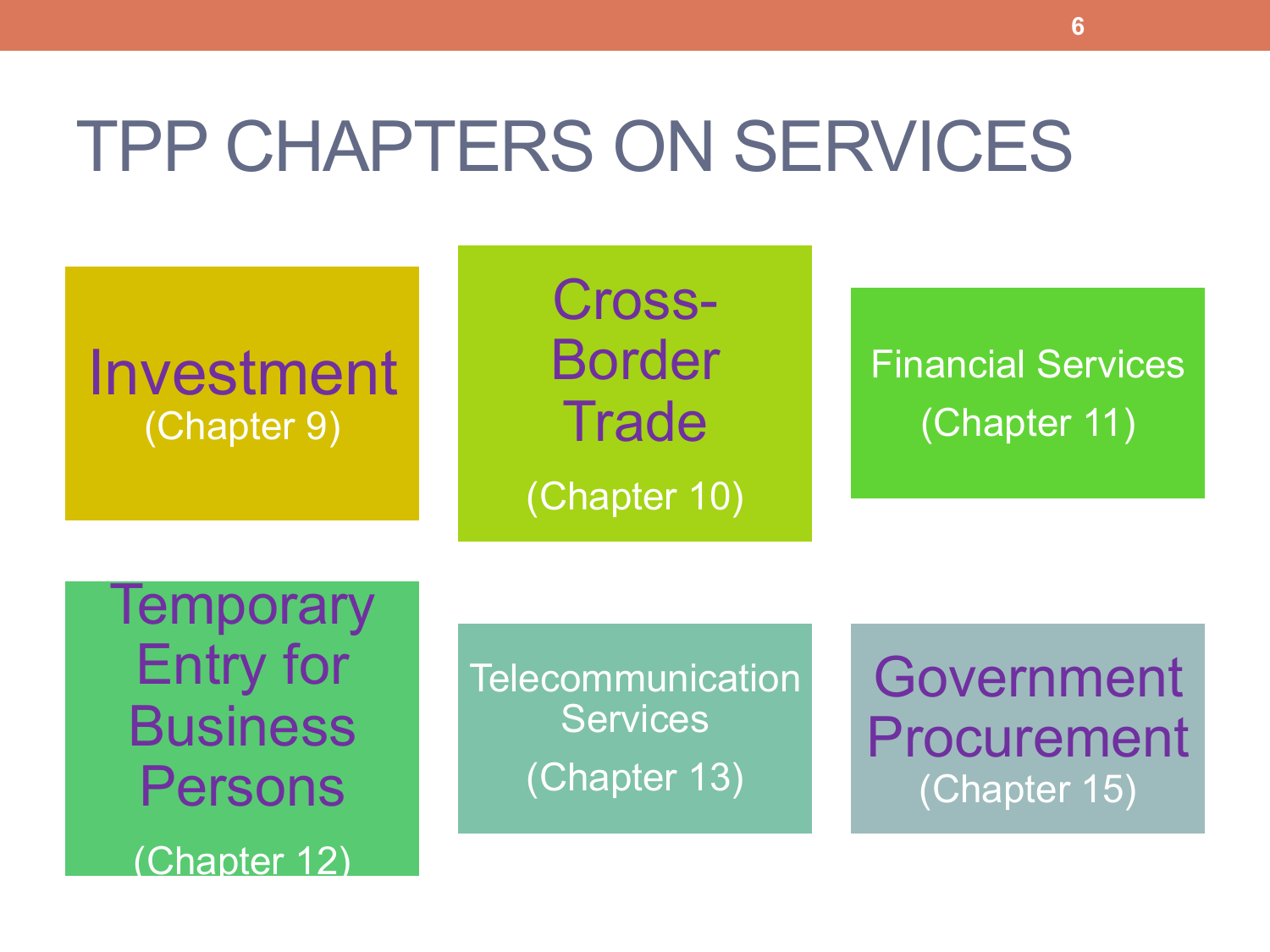### **□ Supply of a service**

- from the territory of a Party into the territory of another Party;
- in the territory of a Party to a person of another Party; or
- by a national of a Party in the territory of another Party

### q **FTA Obligations**

- treatment no less favorable than own supplier (National Treatment)
- treatment no less favorable than supplier of another Party or non-**Party (Most Favored-Nation)**
- not adopt any measure that impose limit on service suppliers (Market Access)
- not to require a service supplier of another Party to establish or maintain an office or enterprise, in its territory as a condition for the cross-border supply of a service (Local Presence)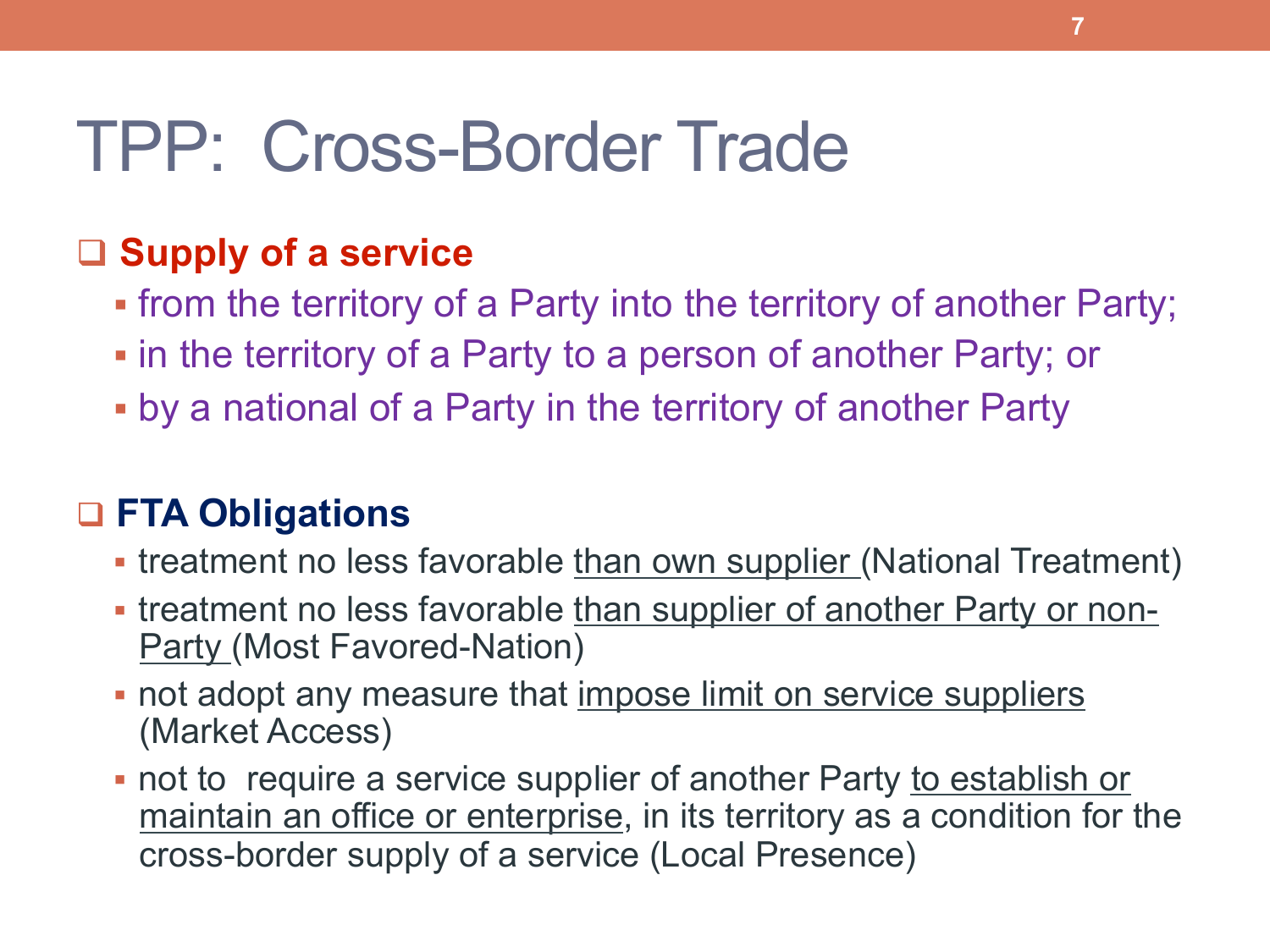#### **Examples of Barriers** (Taken from TPP Annex 1)

#### § **Local Presence (Australia)**  In order to register to practise in Australia, patent attorneys must be ordinarily resident in Australia.

#### § **National Treatment (Malaysia)**

Foreigners are not allowed to act as customs agents and brokers.

#### § **Market Access (Brunei Darussalam)**

A foreign national or service supplier may not provide legal services in Brunei Darussalam except in relation to international law or home country law.

- § **Most-Favored Nation Treatment (Singapore NCM Annex 1)**  Foreigners, except Malaysians, shall not be allowed to work as guards, but can be involved in the administration of the company.
- $\div$  Note: If measure is to be maintained, it must be scheduled by the Party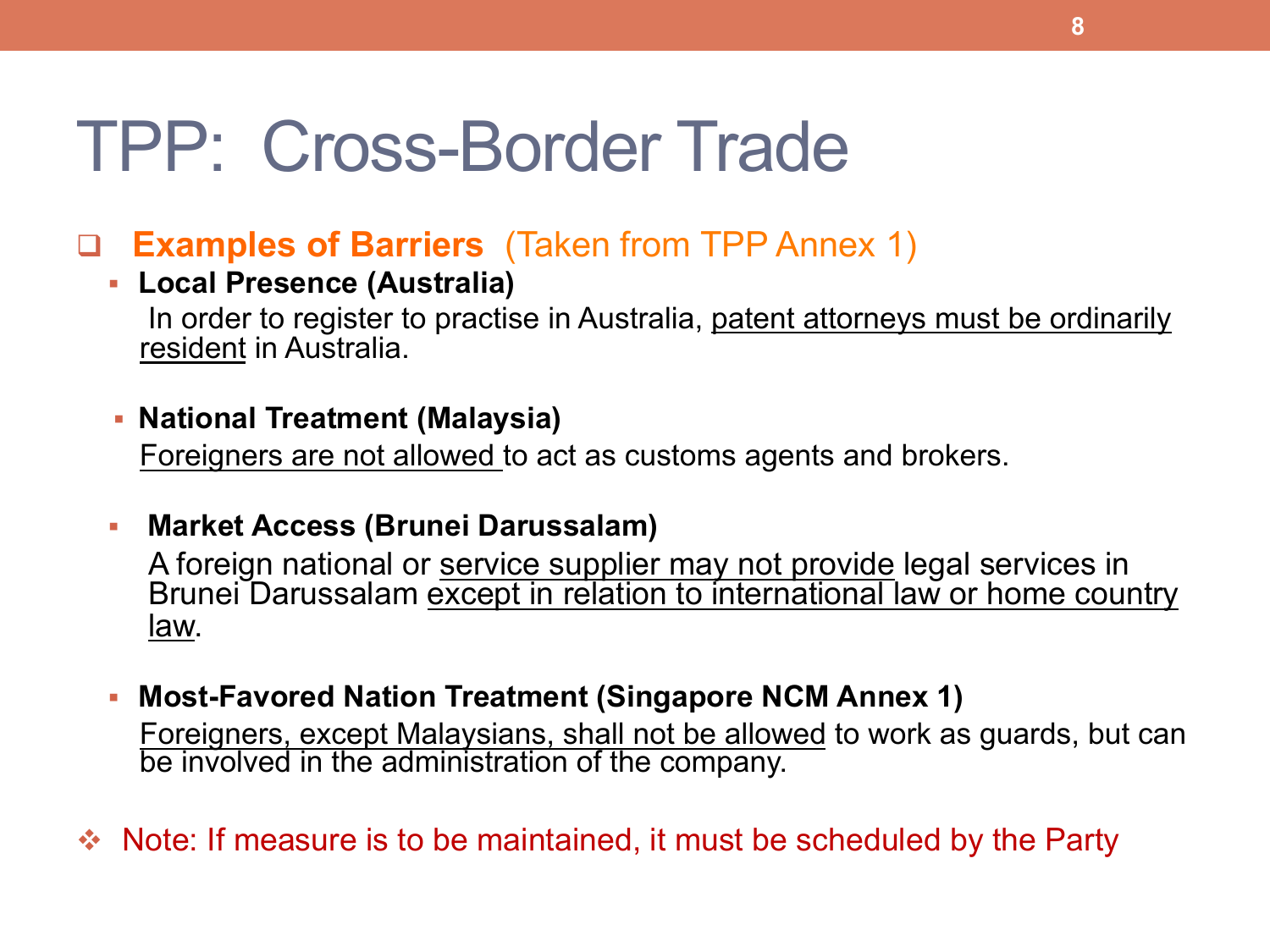### q **Domestic Regulation**

- **Domestic regulation** must be administered in a reasonable, objective and impartial manner
- § **Measures** relating to qualification requirements and procedures, technical standards and licensing requirements do not constitute unnecessary barriers to trade in services
- § Where **authorization is required**, competent authority must
	- Inform applicant of result (within reasonable time)
	- Establish indicative timeframe for processing timeframe
	- § If application is rejected, inform applicant of reasons for rejection
	- Provide status of application (on request by applicant)
	- Allow applicant to correct minor errors in application (to the extent practicable)
- § Ensure that there are procedures in place domestically to assess the competency of professionals of another Party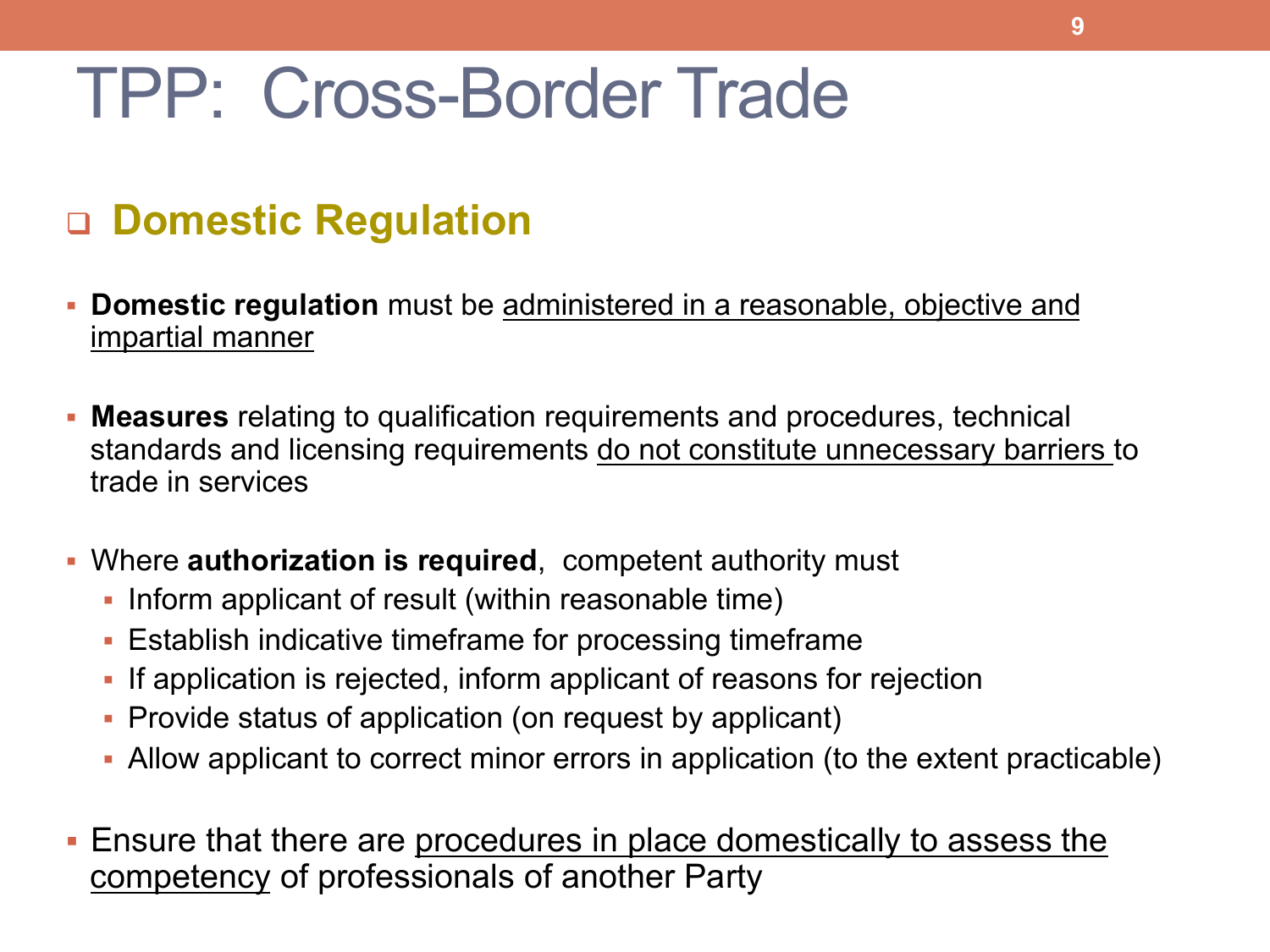#### q **Recognition**

- May **recognize** the **education** or **experience obtained**, **requirements me**t, or **licenses** or **certifications granted**
	- through harmonization or on an agreement or arrangement, or may be accorded autonomously.
- A Party that is a party to an agreement or arrangement afford adequate opportunity to another Party, on request, to negotiate accession to that agreement or arrangement, or to negotiate a comparable agreement or arrangement.
- If a Party accords recognition autonomously afford adequate opportunity to another Party to demonstrate that education, experience, licenses or certifications obtained or requirements met in that other Party's territory should be recognized.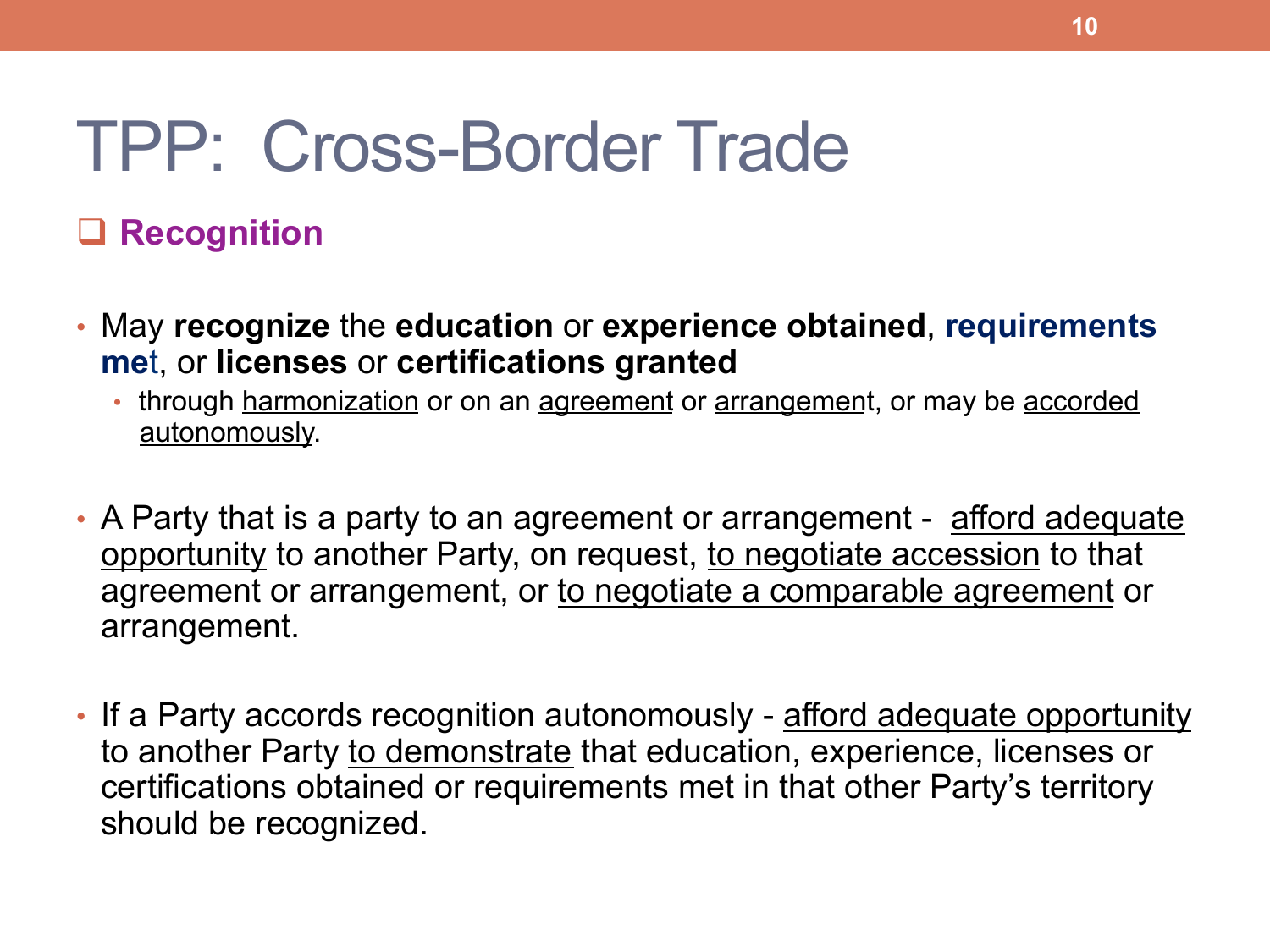#### q **Professional Services** (Annex 10-A)

- consult with relevant bodies in its territory to seek to identify professional services when two or more Parties are mutually interested in establishing dialogue on issues that relate to the recognition of professional qualifications, licensing or registration.
- relevant bodies to establish dialogues with a view to recognising professional qualifications, and facilitating licensing or registration procedures.
- encourage its relevant bodies to take into account agreements that relate to professional services in the development of agreements on the recognition of professional qualifications, licensing and registration
- take steps to implement a temporary or project specific licensing or registration regime based on a foreign supplier's home licence or recognised professional body membership, without the need for further written examination.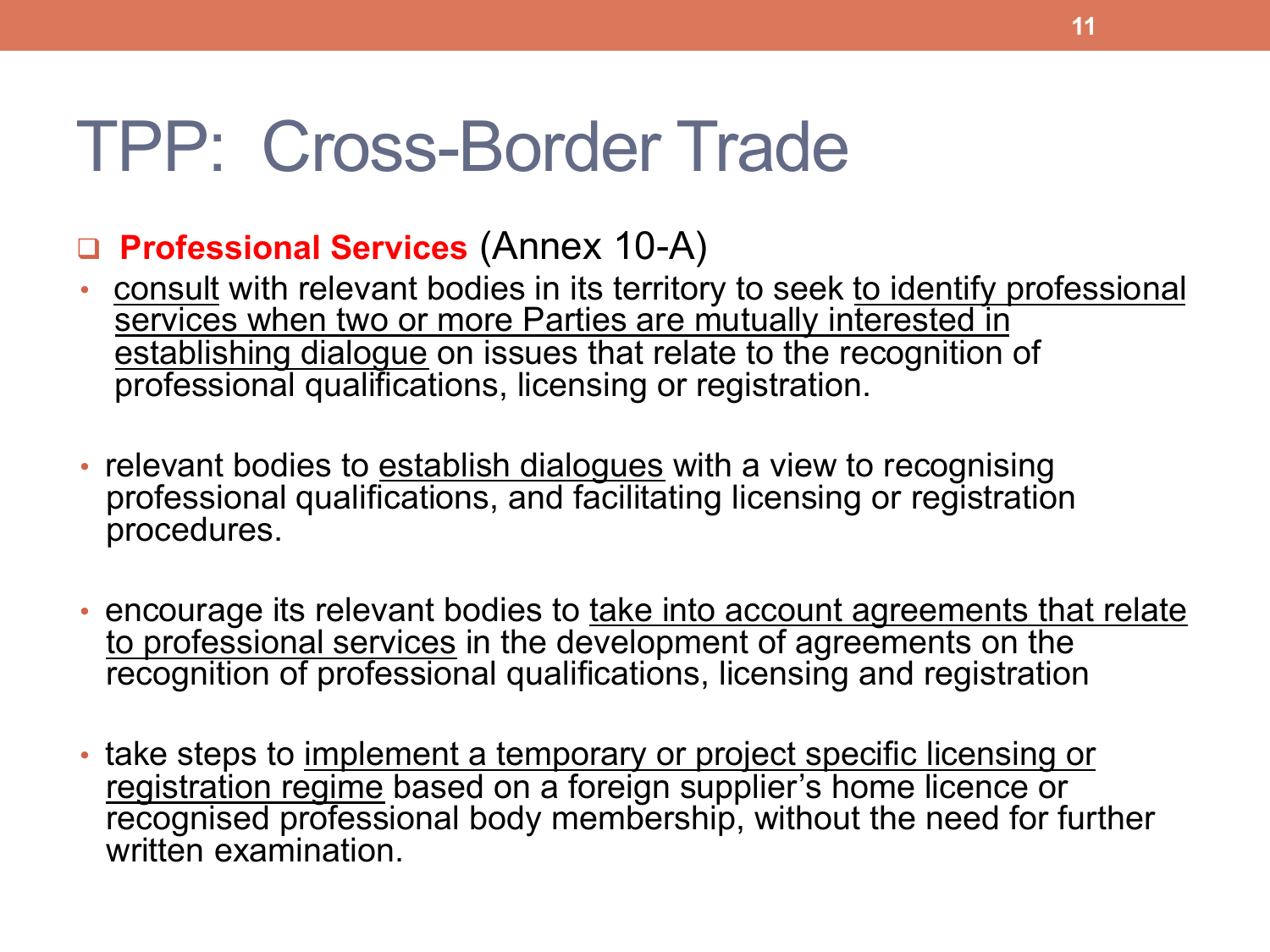**QIn relation to APEC work in engineering and architecture to** promote the recognition of professional competence and mobility of professionals in these fields.

**12** 

- Encourage its relevant bodies to work towards becoming authorised to operate APEC Engineer and APEC Architect Registers
- Take further steps, a Party should consult its relevant professional bodies on development of procedures for temporary licensing and registration of engineers from another Party
	- Development of model procedures for adoption of competent authority
	- Engineering specialties to which priority should be given in developing temporary licensing and registration procedures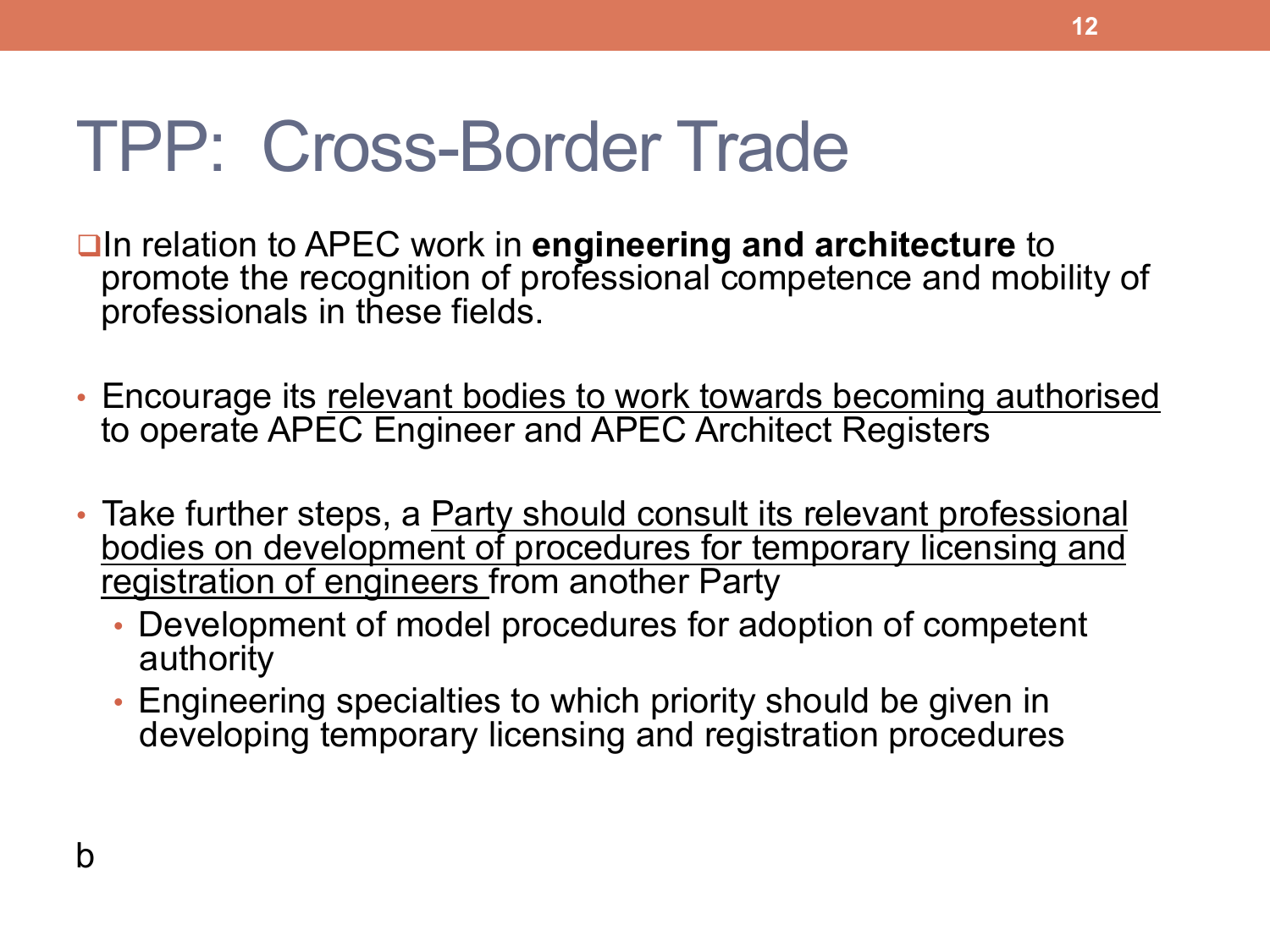- $\Box$  In relation to transnational legal services each Party shall encourage its relevant bodies **to consider**, subject to its laws and regulations, **whether or in what manner:** 
	- foreign lawyers may practice foreign law
	- foreign lawyers may prepare for and appear in commercial arbitration, conciliation and mediation proceedings
	- local ethical, conduct and disciplinary standards are applied to foreign lawyers
	- alternatives for minimum residency requirements
	- the following modes of providing transnational legal services are accommodated
		- temporary fly-in, fly-out basis
		- through the use of web-based or telecommunications technology
		- via commercial presence; a
		- foreign lawyers and domestic (host country) lawyers may work together in the delivery of fully integrated transnational legal services; and
		- a foreign law firm may use the firm name of its choice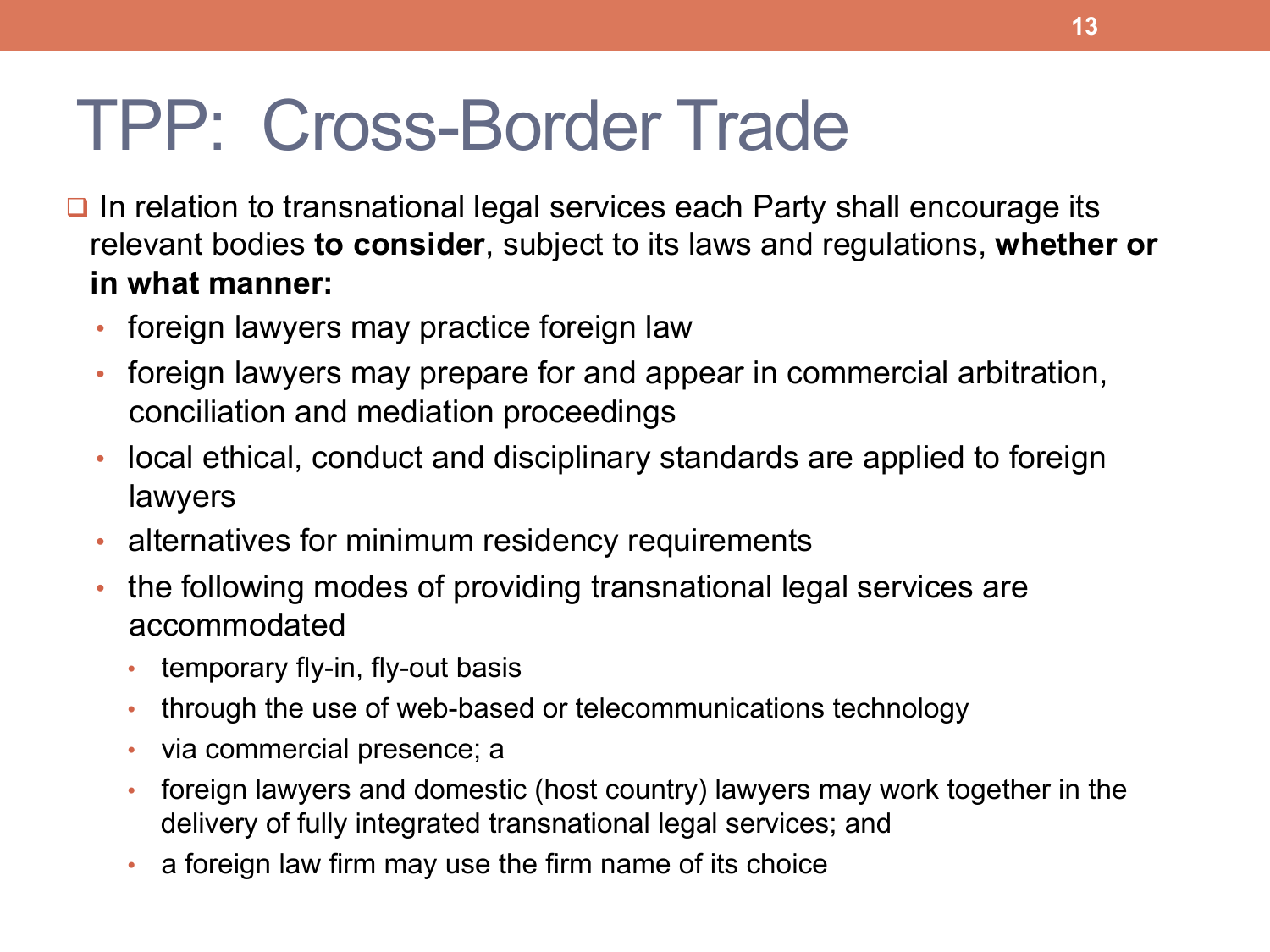# TPP: Investment in Services

#### □ Supply of a service

- In the territory of a Party by a covered investment (commercial presence)
- $\Box$  Investment means every asset that an investor owns or controls, directly or indirectly, that has the characteristics of an investment.

#### q **FTA Obligations**

- § National Treatment
- § Most-Favored Nation
- no nationality or residency requirement (Senior Management and Board of Directors)
- prohibits conditions or requirements attached to approval of investment (Performance Requirement)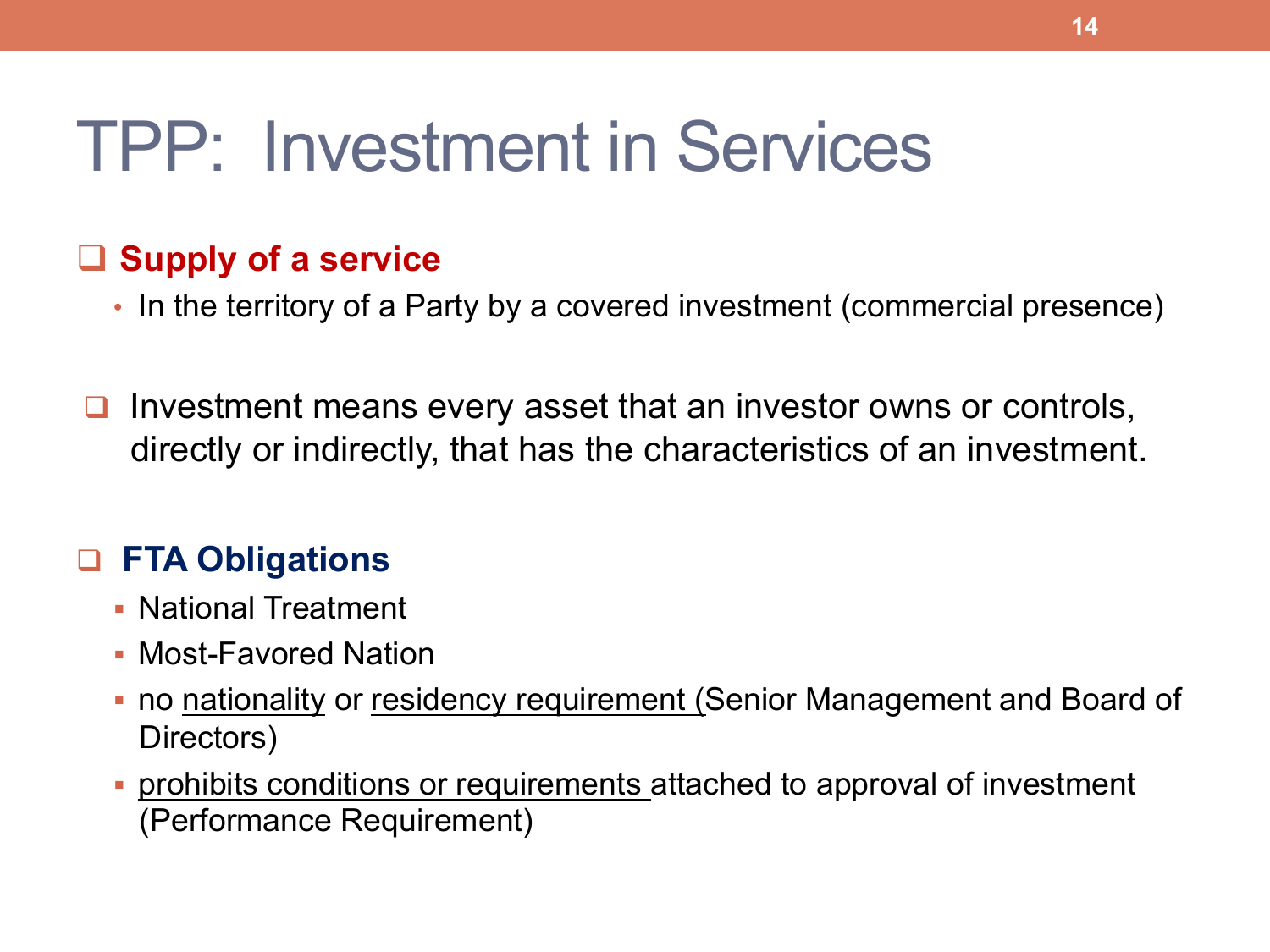# TPP: Investment in Services

#### q **Examples of Barriers** (Taken from TPP Annex 1)

• **Performance Requirement (Mexico)** 

The State may mandate PEMEX through its entitlements, exploration and production contracts, and permits, to include preferences for the purchase of national goods, contracting domestic services, as well as a preference for nationals, including technicians and senior management.

#### § **Senior Management and Board of Directors (Viet Nam)**

Foreign investment to provide maritime passenger and freight transportation services under the national flag of Viet Nam may not be provided except through a joint venture or the purchase of shares in a Vietnamese enterprise, with foreign equity not exceeding 49 percent. In addition, foreign seafarers may not exceed 1/3 of total employees of the ships. The Master or first chief executive must be aVietnamese citizen.

 $\triangle$  Note: If measure is to be maintained, it must be scheduled by the Party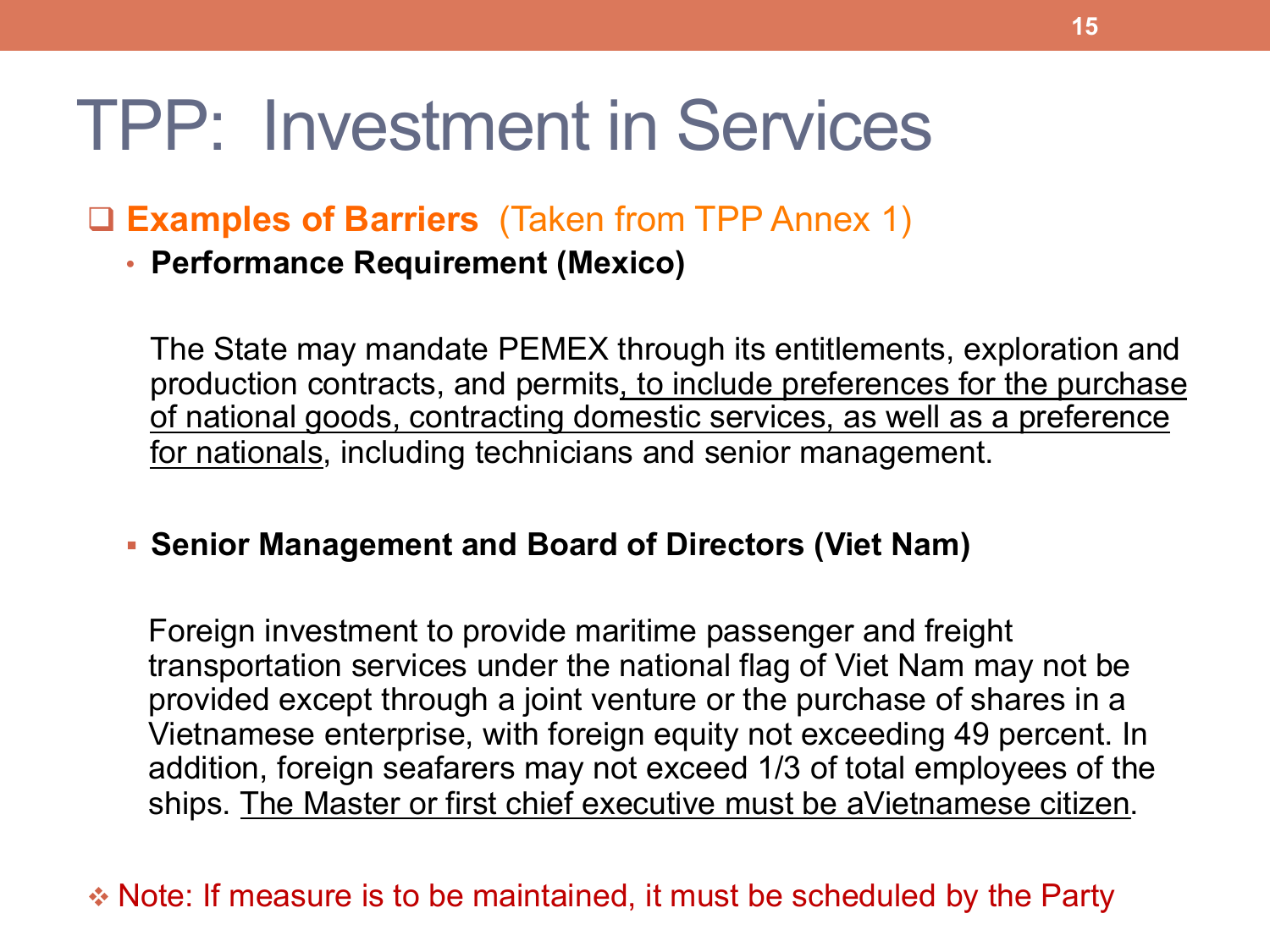### TPP: Temporary Entry for Business Persons

- **Q Temporary entry** means entry into the territory of a Party by a business person of another Party who does not intend to establish permanent residence.
- **Business person** means (a) a natural person who has the nationality of a Party\* or a permanent resident of a Party\*\* who is engaged in trade in goods, the supply of services or the conduct of investment activities

\* As per Party-Specific Definitions

\*\* That prior to entry into force of the Agreement, the Party has made a notification consistent with Article XXVIII(k)(ii)(2) of GATS)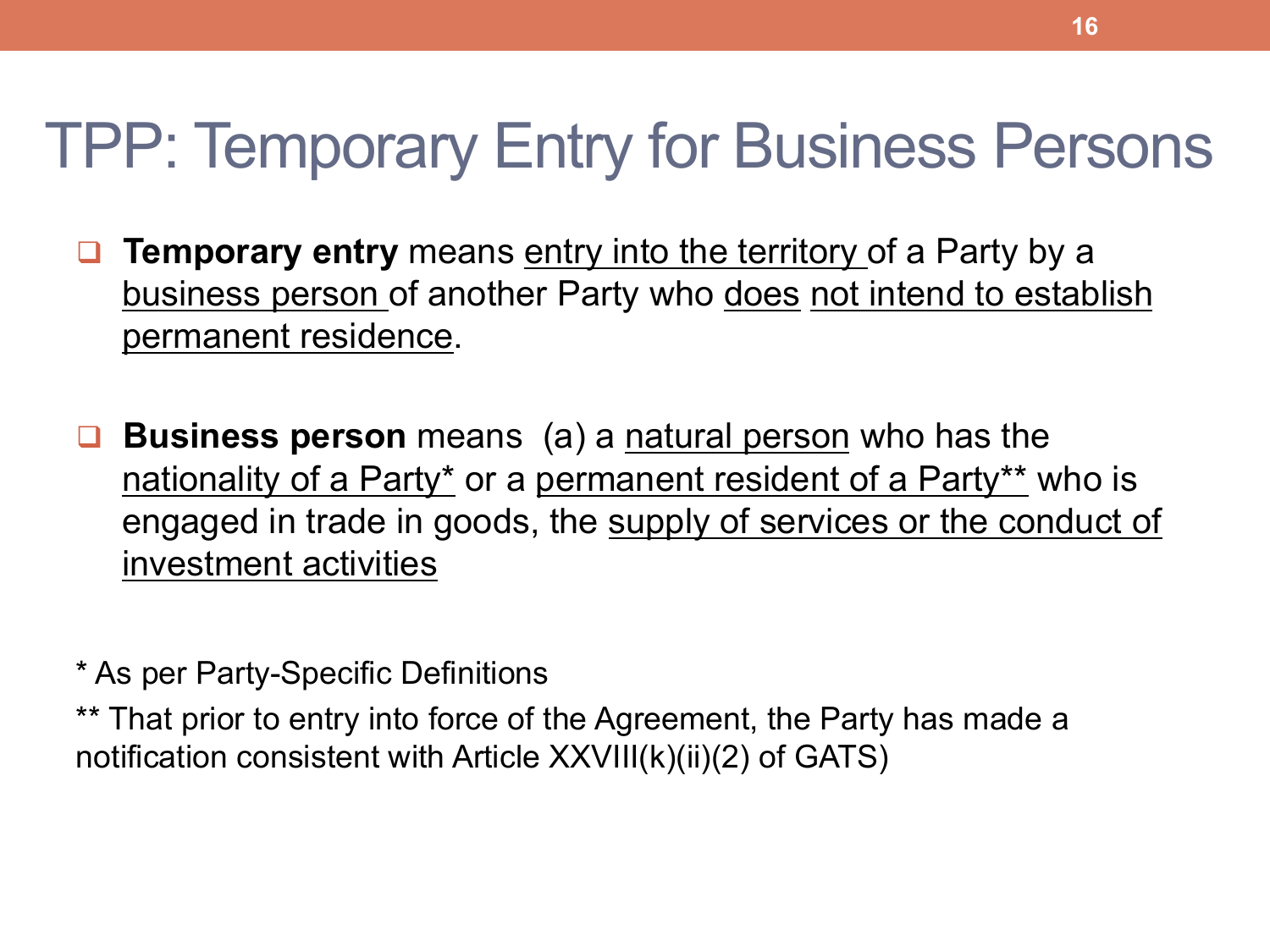### TPP: Temporary Entry for Business Persons

### **Q FTA Obligations**

Grant temporary entry or extension of temporary stay to business persons of another Party to the extent provided for in those commitments made

### $\Box$  Does not apply to:

- seeking access to the employment market of another Party,
- measures regarding citizenship, nationality, residence or employment on a permanent basis
- Does not prevent a Party from applying measures to:
	- regulate the entry of natural persons of another Party into, or their temporary stay in, its territory, including those measures necessary to protect the integrity of, and to ensure the orderly movement of natural persons across, its borders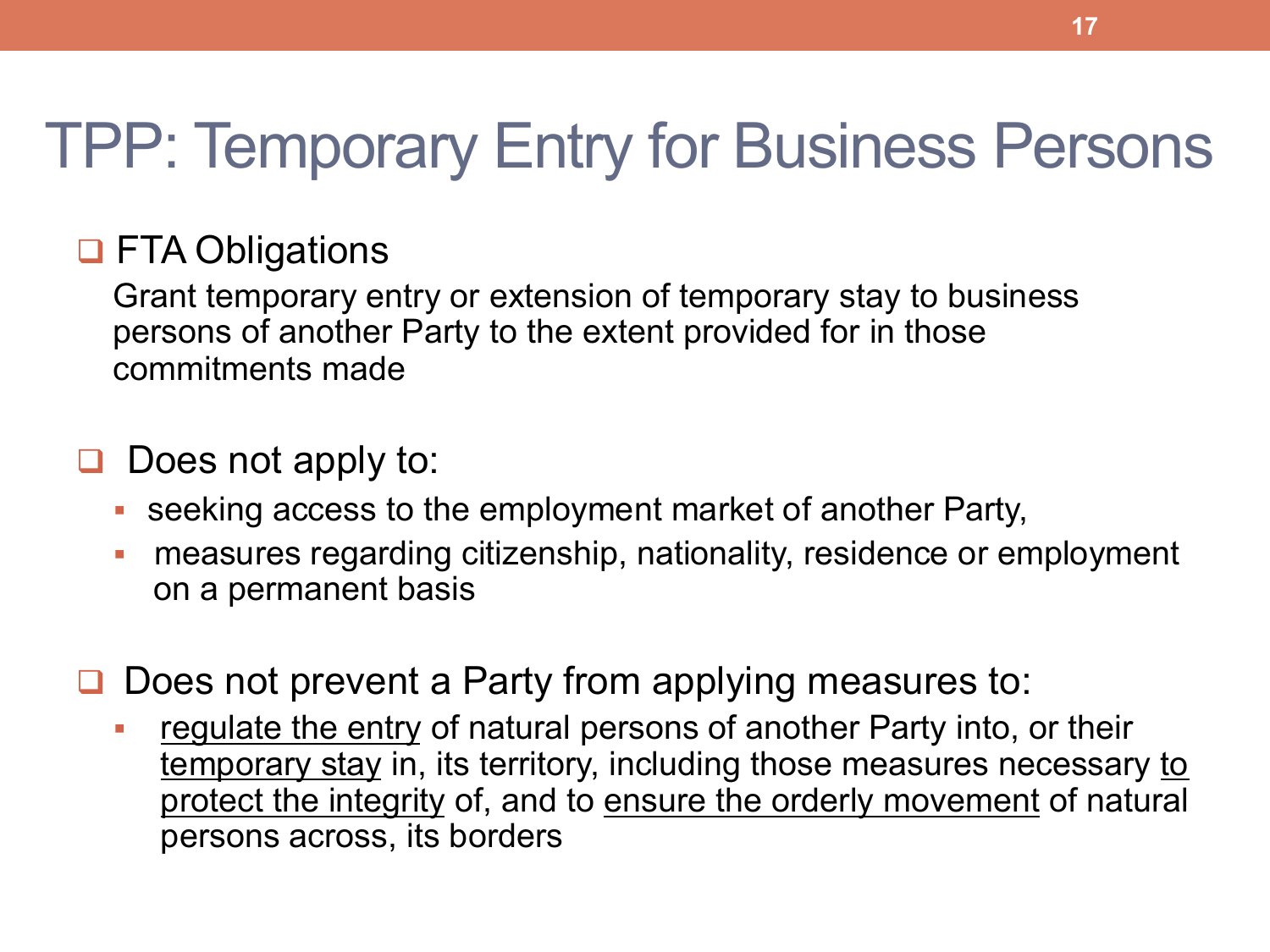### TPP: Temporary Entry for Business Persons

### q **Business Travel**

• The Parties affirm their commitments to each other in the context of APEC to enhance the mobility of business persons, including through exploration and voluntary development of trusted traveller programmes, and their support for efforts to enhance the *APEC Business Travel Card* programme.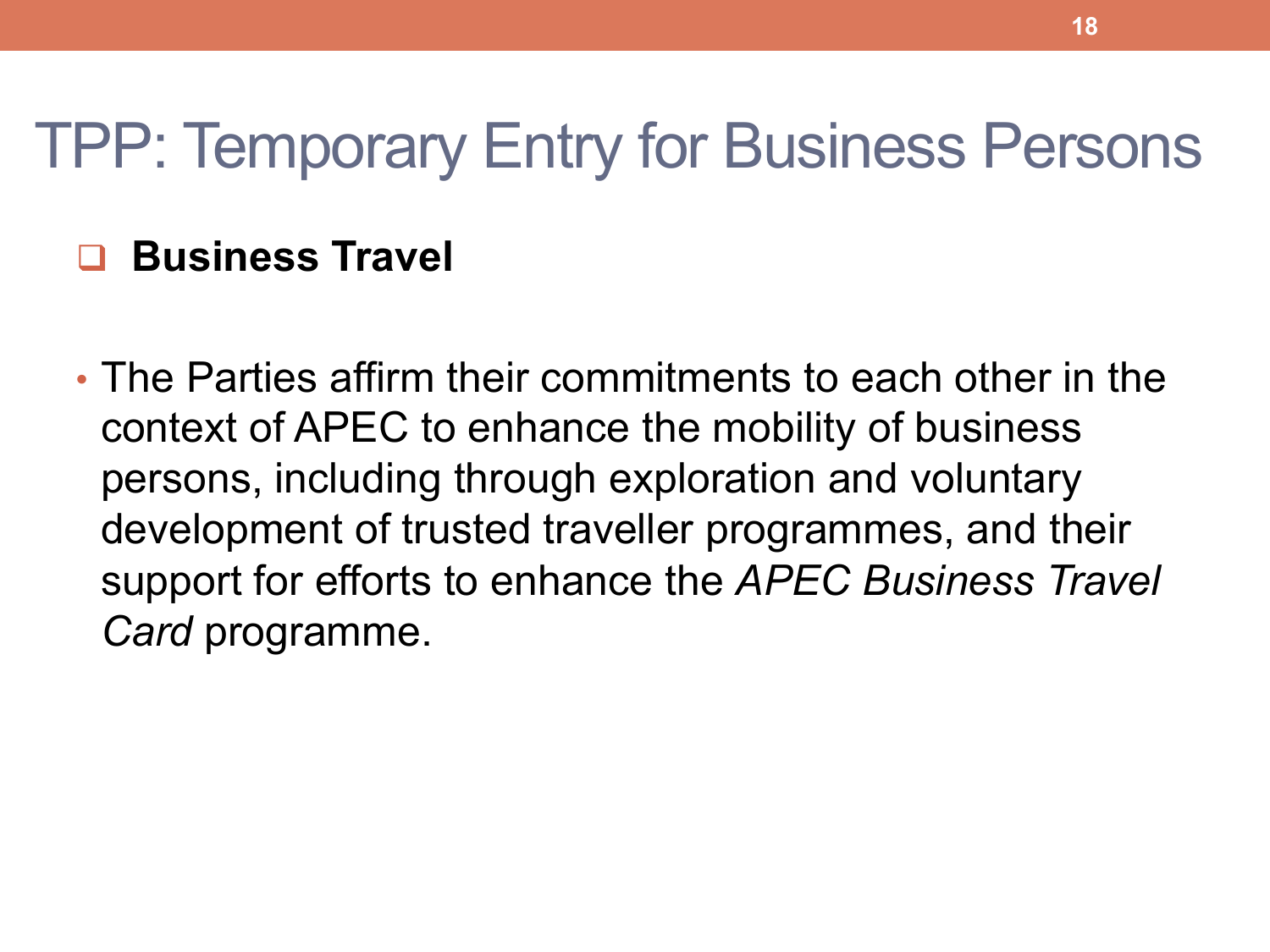# TPP: Government Procurement

- Covered procurement means government procurement:
	- (a) of a good, service or any combination thereof as specified in each Party's Schedule to Annex 15-A;
	- (b) by any contractual means, including: purchase; rental or lease, with or without an option to buy; build-operate-transfer contracts and public works concessions contracts
- $\Box$  The Schedule specifies the following:
	- § Govt entities whose procurement is covered
	- § Goods covered under the Chapter
	- Construction services covered under the Chapter
	- Services other than construction services covered under the Chapter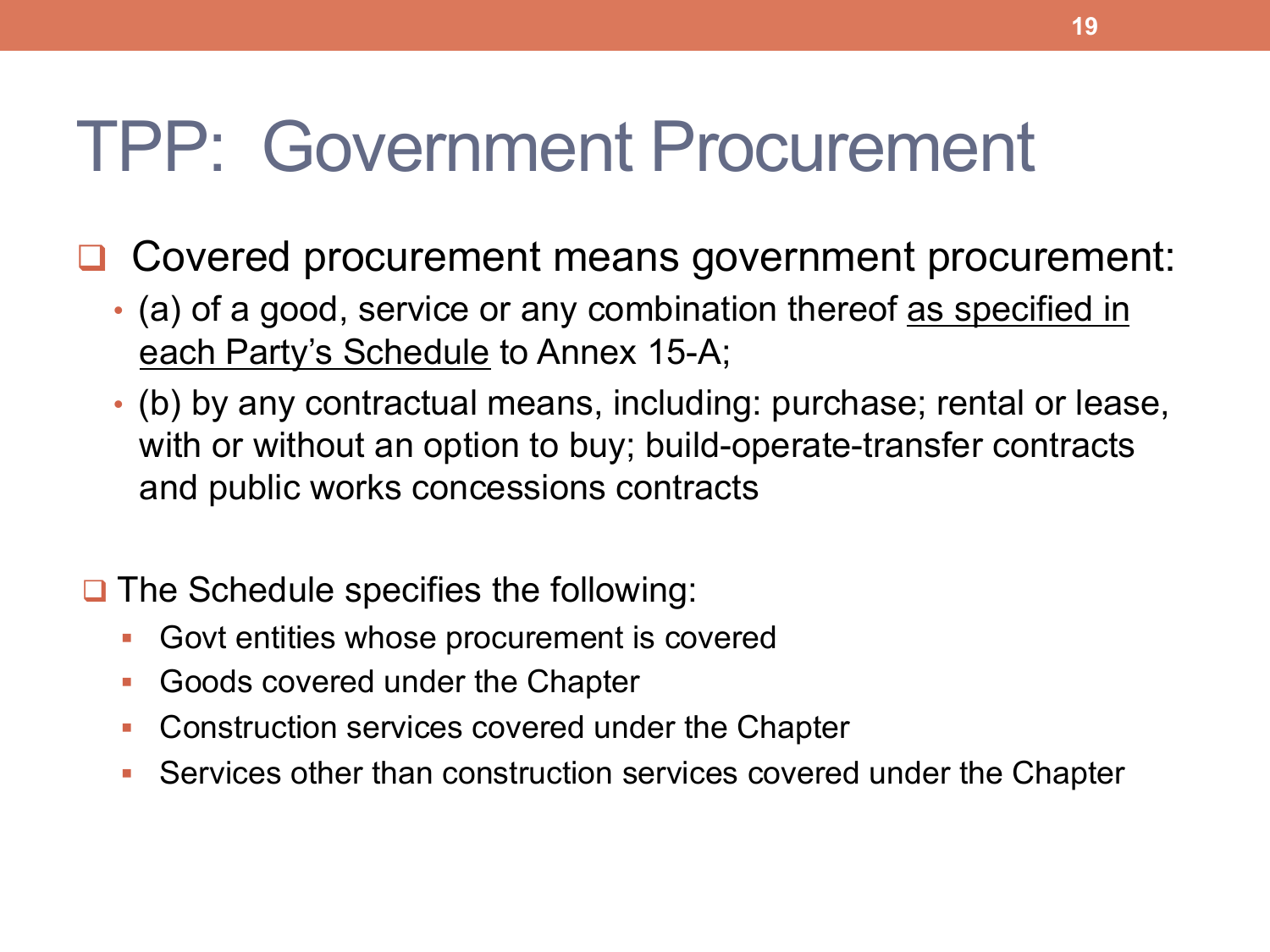# Participation in FTA

### **□ Important Notes:**

- Increasing interconnectedness
- Countries and companies and even individuals are internationalising
- FTA opens door to expand trade and investment
- But it is nota a one-way arrangement it has to be mutually beneficial
- $\Box$  How do we optimize engagement and participation in TPP or FTA?
	- § Do we want a share of the pie? What is our objective?
	- How do we get that share of the pie? What must we do?